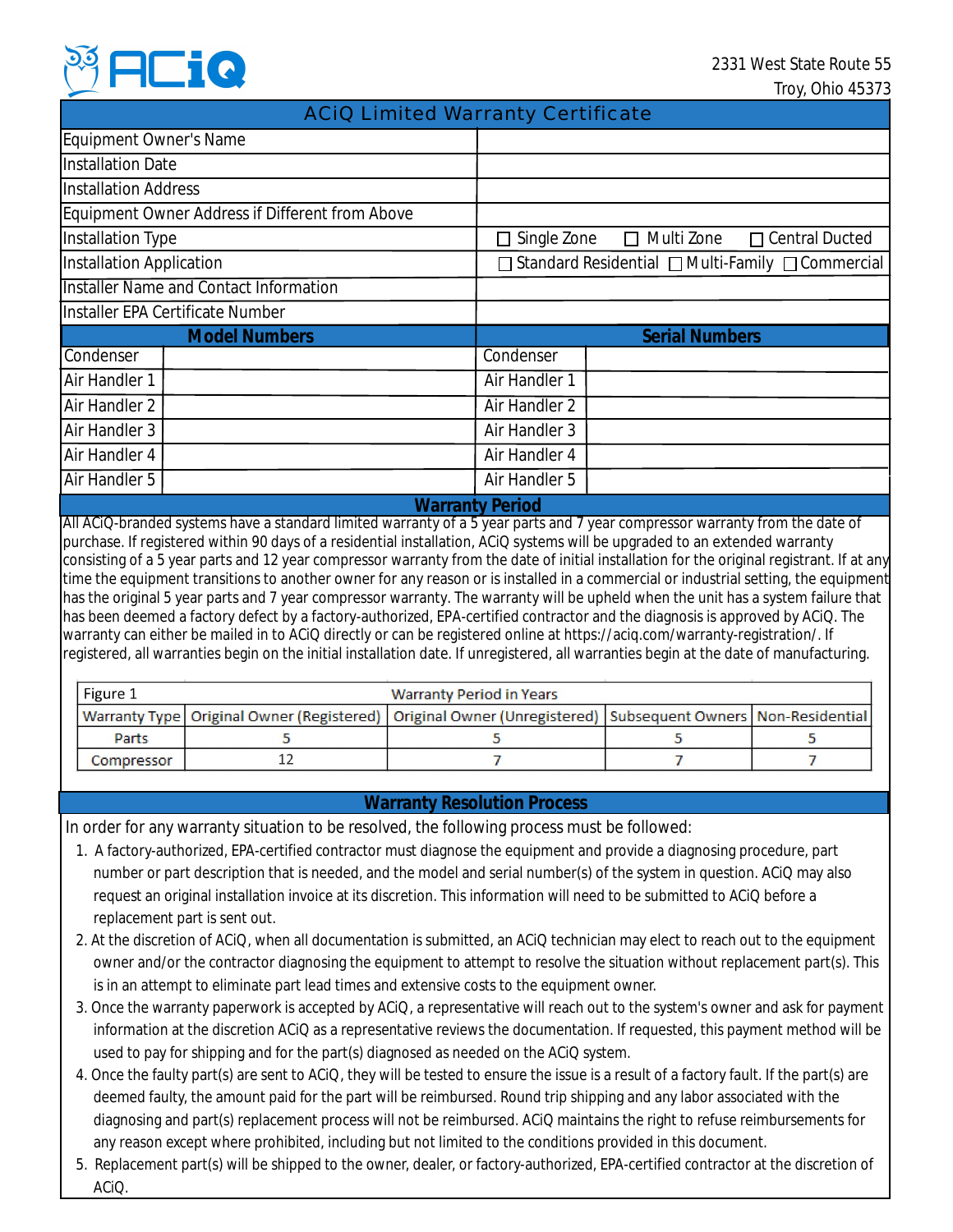# ACiQ Limited Warranty Conditions

The ACiQ Limit Warranty only applies if the following conditions are met:

- 1. To obtain the extended warranty periods for residential applications, the product must be registered online or by mailing the completed Warranty Certificate to ACiQ within 90 days of original equipment installation. In jurisdictions where warranty benefits conditioned on registration are prohibited by law, registration is not required and the extended warranty period will beapplied if it is for a residential application.
- 2. If the original installation date is not verifiable, then the Limited Warranty period begins 90 days after the product manufacturing date. This will be determined by the model and serial number of each product.
- 3. For subsequent owners of the equipment, the length of the Limited Warranty shown in Figure 1 for subsequent owners will be upheld without the need for further product registration.
- 4. For non-residential applications of the equipment, the length of the Limited Warranty shown in Figure 1 for non-residential applications will be upheld without the need for further product registration.
- 5. The equipment must be part of an ACiQ-certified system pairing and every system must be operated in complete structures.
- 6. The entire system must be installed, serviced, and diagnosed by a factory-authorized, EPA-certified contractor and the installation must be in compliance to your state and local installation codes. Any warranty work must also be fulfilled by a licensed dealer or contractor. Installations must follow all ACiQ installation guidelines as specified in each product's designated ACiQ installation manuals. Failure to follow these guidelines and installation codes may result in any warranty remaining unfulfilled, the installation may fail any potential building inspection that the equipment may be subject to, or improper installation may endanger the equipment or occupants of the dwelling where the equipment is installed. **Phone any special or indirect commercial or indirect commercial or indirect commercial or individual or individual or individual or individual or individual or individual or individual or individual or individual or indi** 
	- 7. All ACiQ equipment must be operated following the equipment's designated owner's manual and cannot be misused.
	- 8. All ACiQ equipment must have an intact faceplate with its specifications, model number, and serial number still legible. If the equipment is not in this condition, both the standard and extended warranties are void.
	- 9. Upon request, ACiQ reserves the right to request subsequent information such as service and maintenance records of all equipment on the warrantied system, including but not limited to proof of a minimum of a once-a-year maintenance plan.
- 10. Warranties will only be applicable to products installed at their original installation location and reinstalled equipment will not be covered by any warranty at the discretion of ACiQ.
- 11. Defective parts must be returned to ACiQ through a servicing dealer or contractor to receive a reimbursement (if applicable).
- 12. ACiQ electric heater accessories installed in residential applications hold a 5 year limited warranty from their installation date.
- 13. ACiQ products must be installed in the United States for the Limited Warranty to be upheld.
- 14. ACiQ is not responsible for any delay or extended lead time for parts for any reason whatsoever.
- 15. All implied warranties of merchantability and fitness for a particular use or purpose are limited in duration to the period for which the Limited Warranty is specified except in jurisdictions where limitations on implied warranties are prohibited.

# **This Warranty Does Not Cover**

- 1. Any labor or other costs incurred for the diagnosis, handling, installation, operation, removal, repair, service, or shipping of failed parts, replacement parts, or new units. Refrigerant or any costs related to refrigerant will not be supplied.
- 2. Any product installed in violation to any and all applicable governmental minimum efficiency standards.
- 3. Standard maintenance not covered under this Limited Warranty designed to cover only parts and compressors.
- 4. Damage, labor, parts, or repairs required as a consequence of improper shipping and handling, improper installation, improper operation, improper servicing, misapplication, misuse, and/or unauthorized alteration.
- 5. Damages due to electrical conditions outside of the equipment including but not limited to improper voltage conditions, blown fuses, open circuit breakers, or interruption of any electrical or other service required for use.
- 6. Damages resulting from flooding, wind, fire, lightning, accidents, corrosive environments, rust, general wear, or other conditions beyond the control of ACiQ. This also includes any damages as a result of any third-party, non-ACiQ approved parts.
- 7. Any refrigerant needed for installation, warranty, or any other process related to any ACiQ product.
- 8. Any labor, lodging, transportation, electricity, or any fuel costs associated with any equipment for any reason whatsoever.
-